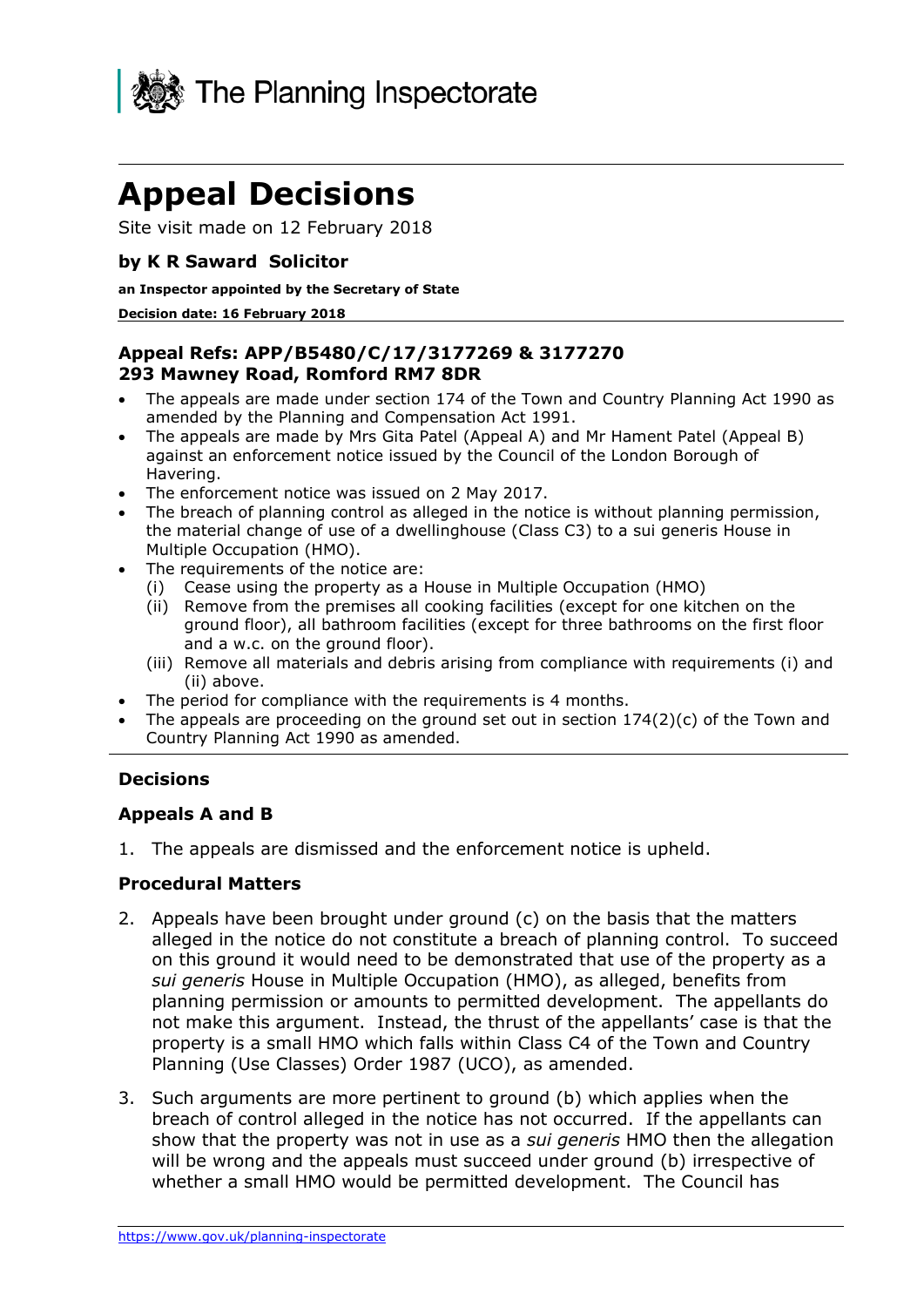replied to the submissions made and so no prejudice arises from my dealing with the arguments as though made under ground (b). In order to succeed on this ground it would need to be demonstrated that a change of use to a *sui generis* HMO, as alleged, has not occurred.

4. Submissions are also made by the Council, the appellants and third parties on the planning merits. The Planning Inspectorate wrote to the appellants to advise that the appeals are fee exempt and sought clarification on whether they wished for consideration to be given to ground (a) as part of their appeals. Confirmation was received that the appeals should be considered on ground (c) only. In the absence of a ground (a) appeal and deemed planning application, the planning merits do not fall to be considered.

# **Reasons**

- 5. The appellants have the burden of proof and the test of the evidence is the balance of probabilities. Thus, the onus is on the appellants to demonstrate that the property was not in use as a *sui generis* HMO at the relevant date, being the date of issue of the notice i.e. 2 May 2017.
- 6. It is undisputed that the property was a single dwellinghouse falling within Class C3 of the UCO prior to conversion works taking place. Class C4 of the UCO is the use of a dwellinghouse by not more than six residents as a HMO. Where a HMO has more than 6 residents it falls outside any specified class of use within the UCO which is why it is known as a *sui generis*<sup>1</sup> use.
- 7. The parties agree that the property was in use as a HMO at the relevant date. The point in contention is whether there were more than 6 residents at that time. Whether or not there have subsequently been 6 or fewer residents is not relevant.
- 8. The building contains six bedrooms with shared kitchen and lounge facilities. The appellants acknowledge that there were 10 people living at the property when the Council undertook an inspection<sup>2</sup>, but say they had vacated by April 2016. From May 2016 the appellants maintain that the property has been let as a small HMO with 4/6 Council tenants. A copy of the Lease for the premises supplied by the Council shows that the property was let to managing agents from March 2016 with no restriction on the number of occupants.
- 9. The appellants' case is contradicted by the Council who say that a site visit in May 2016 revealed over 6 occupants. That same month, the Council served Planning Contravention Notices<sup>3</sup> (PCN) on various parties thought to have an interest in the property requiring them to provide information on its use. One PCN was completed by the managing agents. They named six individuals in occupation who were from Redbridge Council's homeless list. However, they omitted the names of any children. Another PCN reply completed by Redbridge Council in June 2016 confirmed the same six names, but also identified three children living at the address. Appellant A did not provide any names, but simply indicated that each of the six rooms were occupied by Council tenants and described the premises as "six bedsits and a shared lounge + kitchen".

j  $1$  Meaning of 'of its kind' when no use classes order category fits.

 $2$  The appellants do not provide a date, but their chronology suggests that the visit was February–March 2016

<sup>3</sup> Under section 171C of the 1990 Act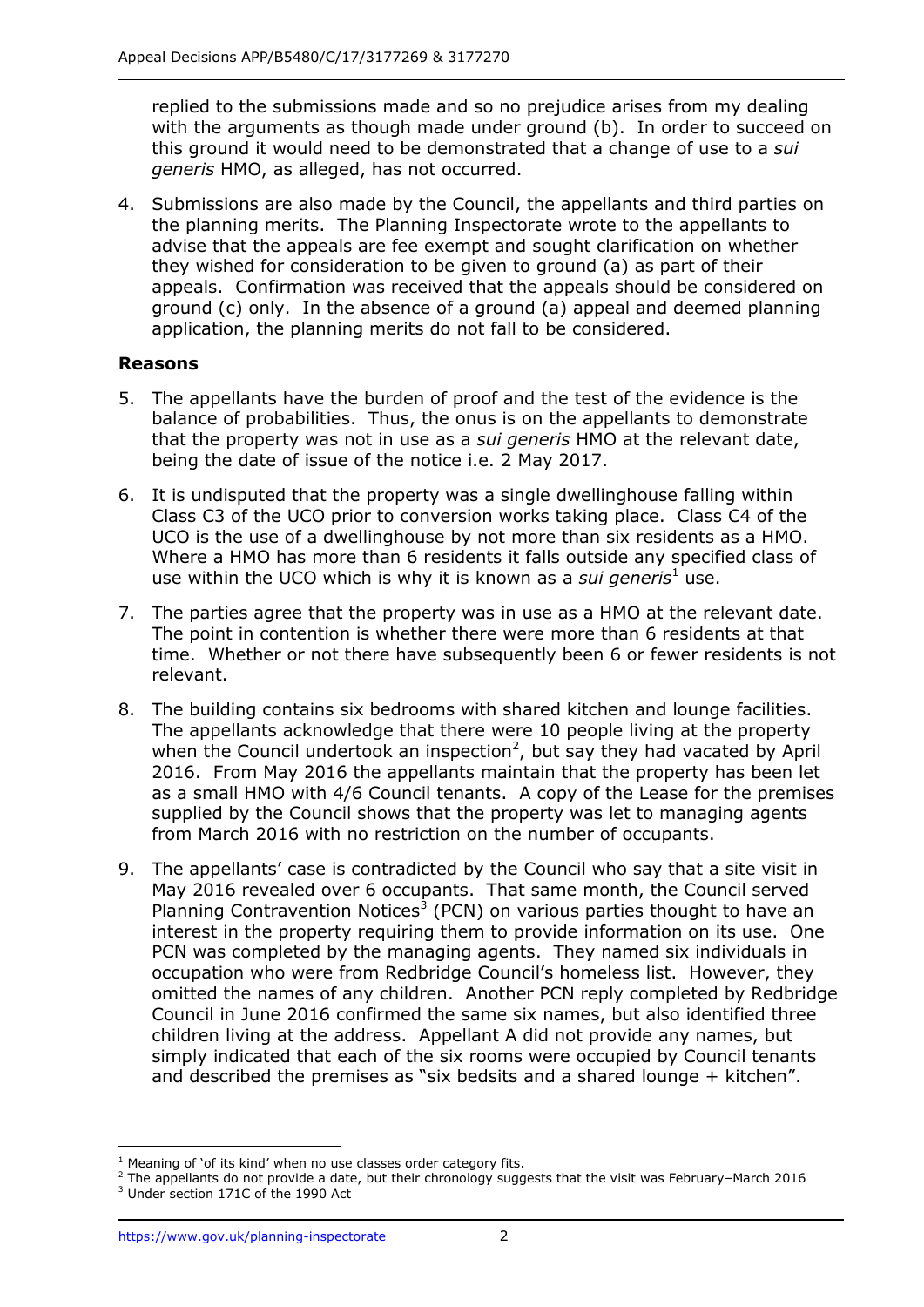- 10. Thus, the evidence points clearly to there being a *sui generis* HMO from at least May 2016. The appellants say that Redbridge Council has undertaken to limit occupation to 6 individuals. However, the managing agents are the lessee, not Redbridge Council. When returning the completed PCN, Redbridge Council confirmed that it has no interest in the property beyond using it to house statutory homeless people requiring temporary accommodation.
- 11. The Council states that it made a further visit in February 2017 and "it was confirmed that ten adults and children were living in the property, the majority of tenants corresponded with the information supplied in the PCN" completed by both the managing agents and Redbridge Council.
- 12. When the notice was subsequently issued some months later, the Council says that it served the owner/occupier by hand at the appeal premises on 2 May 2017. At that time, one of the occupiers apparently confirmed that "all of the original tenants were still living in the property". I take this to mean that they were the same tenants who were present in February 2017. With more than 6 residents, the use would not fall within Class C4.
- 13. The appellants have not produced any substantive evidence to rebut the Council's submissions in this regard. Thus, the appellants have failed to discharge the burden of proof to demonstrate on the balance of probabilities that the property was not in use as a *sui generis* HMO on the relevant date.
- 14. I conclude as a matter of fact that the breach, as alleged, has occurred. The ground (b) appeals therefore fail.
- 15. Regardless of its previous use, a change of use to a *sui generis* HMO does not benefit from permitted development rights and requires express planning permission. As such, a ground (c) appeal could not succeed.

## *Whether the steps are excessive*

- 16. Whilst the appellants have not pleaded ground (f) I have considered whether the steps contained in the notice are excessive by requiring removal of additional kitchen and bathroom facilities given the appellants' argument that there was a lawful change of use from a Class C3 dwellinghouse to a Class C4 small HMO<sup>4</sup>. The Council maintains that there is no such fallback position as an Article 4 Direction<sup>5</sup> had come into force on 13 July 2016 to remove permitted developments for a change of use from Class C3 to Class C4. The appellants on the other hand say that the change of use to Class C4 had already taken place. If that is so, then the Direction would not apply and the last lawful use may be Class C4.
- 17. According to the appellants, the property was in Class C3 use until it was vacated in August 2014 for internal changes including the installation of en-suite and kitchen facilities leading to its use as a small HMO from February 2016. The Lease in fact commenced in March 2016 and only two months later the Council were corresponding with Appellant B over more than 6 people being in occupation. There continued to be more than 6 residents when the PCN replies were filed in June 2016. It was only one month later that the Article 4

j <sup>4</sup> under Article 3(1) and Schedule 2, Part 3, Class L of the Town and Country Planning (General Permitted Development)(England) Order 2015.

<sup>&</sup>lt;sup>5</sup> A Direction made by the Council under Article 4 of the Town and Country Planning (General Permitted Development) (England) Order 2015